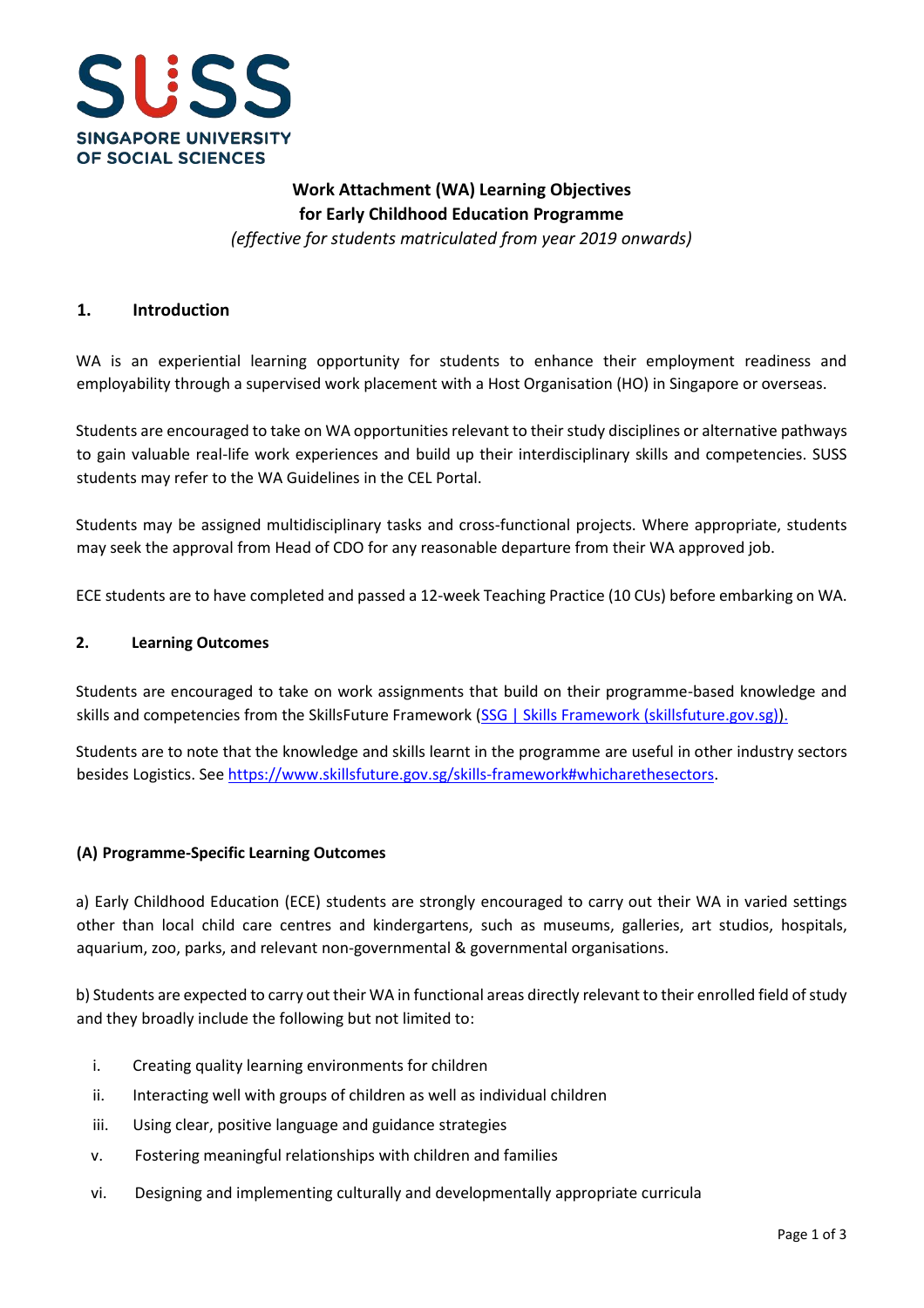

## **Work Attachment (WA) Learning Objectives for Early Childhood Education Programme**

*(effective for students matriculated from year 2019 onwards)*

- vii. Applying understanding of child development and learning theories to guide and adapt teaching
- viii. Promoting children's executive functions and positive dispositions (e.g., focus, attention, perspective taking, curiosity, engagement, perseverance, reflectiveness)

The following set of learning outcomes is aimed at providing students with the opportunity to observe and apply broad-based ECE skills and concepts in real work-related contexts.

- i. Professional ethics
- ii. Continuous learning
- iii. Engage in organisational initiatives, activities
- iv. Be able to plan and organise activities for groups
- v. Understand the organisation's vision, mission and values
- vi. Be able to connect macro policy initiatives and organisational/centre based practices
- vii. Administrative skills
- viii. Analytical thinking
- ix. Critical reflection
- x. Problem-solving
- xi. Personal effectiveness
	- Manage time
	- Be organised
	- Communicate clearly to different audiences
	- Collaborate with colleagues

#### **(B) Generic Learning Outcomes**

The generic learning outcomes are aligned to the SkillsFuture Framework's critical core skills (CCS)[: SSG | Critical](https://www.skillsfuture.gov.sg/skills-framework/criticalcoreskills) [Core Skills \(skillsfuture.gov.sg\).](https://www.skillsfuture.gov.sg/skills-framework/criticalcoreskills)

Students are strongly encouraged to develop these CCS (16 competencies; grouped into 3 clusters) that are most relevant to their specific roles during WA. The CCS are transferable and they serve to enhance students' employability.